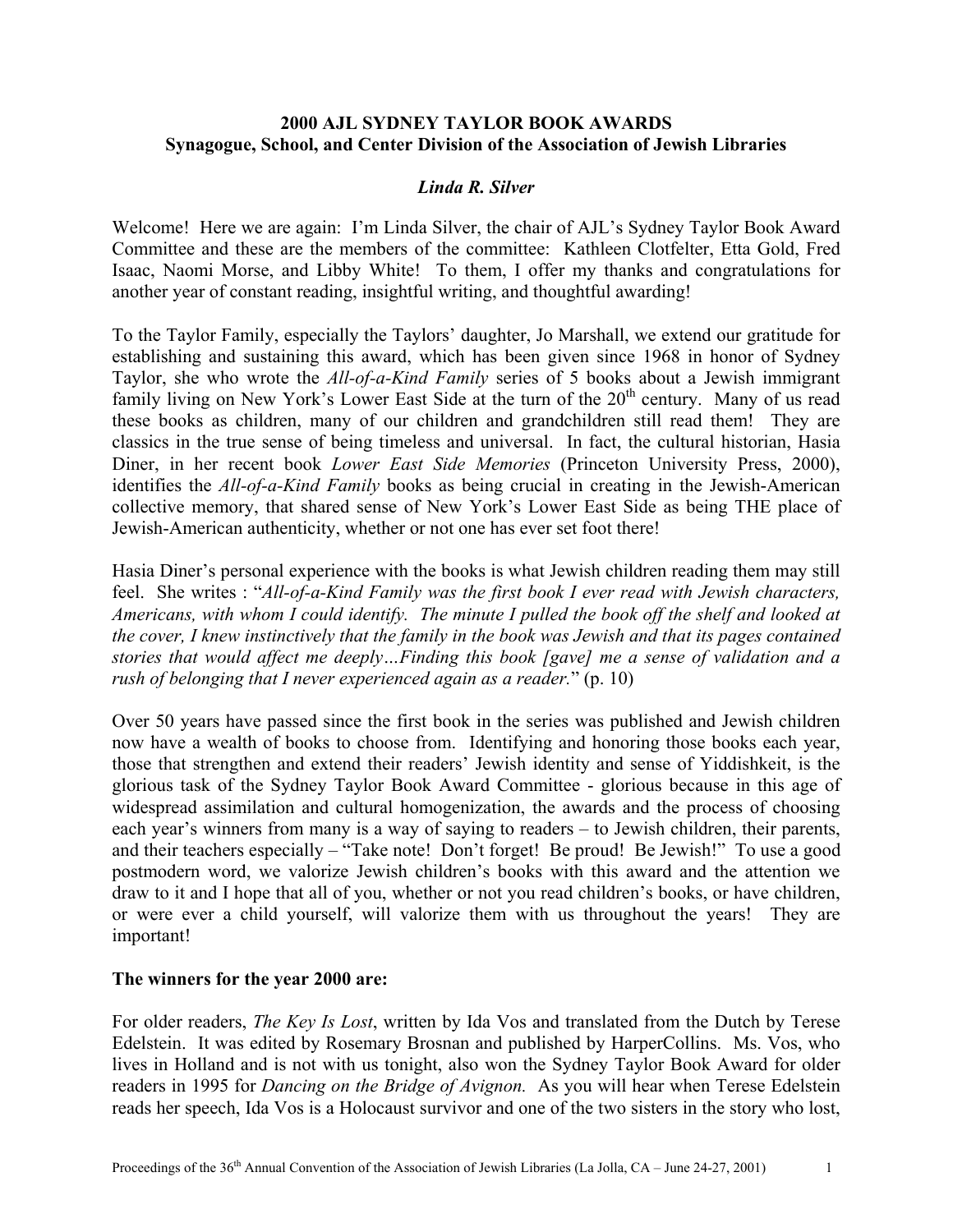or more precisely, had stolen from them, the key to everything they knew and loved, including childhood itself, during the Shoah.

The winner for younger readers is *Gershon's Monster*, written by Eric A. Kimmel and illustrated by Jon J Muth. It was edited by Dianne Hess and published by Scholastic Press. *Gershon's Monster, a Story for the Jewish New Year* is about *tashlikh* – casting one's sins into the sea (or running water) and about the act of *teshuvah* – repenting and turning back to our true moral natures. A man named Gershon finds out through his children that *tashlikh* without *teshuvah* is meaningless. The moody watercolor illustrations are eloquent in expressing Gershon's character, the monster created by his lack of *teshuvah*, and the satisfying resolution to some frightening events.

### **2000 AJL SYDNEY TAYLOR BOOK AWARD FOR OLDER CHILDREN Synagogue, School, and Center Division of Association of Jewish Libraries**

 $\mathcal{L}_\text{max}$  , and the set of the set of the set of the set of the set of the set of the set of the set of the set of the set of the set of the set of the set of the set of the set of the set of the set of the set of the

# *THE KEY IS LOST*  **Author: Ida Vos Translator: Terese Edelstein**   $\mathcal{L}_\text{max}$

Vos, Ida. *The Key Is Lost*. Written by Ida Vos; translated from the Dutch by Terese Edelstein. New York: HarperCollins, 2000. ISBN 0688162835

# **PRESENTATION OF AWARD TO IDA VOS AND TERESE EDELSTEIN**

 $\frac{1}{2}$ 

### *Linda R. Silver*

I'd like to ask Terese Edelstein to join me now. It is through her graceful translation of *The Key Is Lost* that North American readers can experience the pathos as well as the imaginative leaps of Ms. Vos's story and meet characters like Mr. Ami, the puppeteer, Skinny Rinus and Big Mie, and Henny, the brave girl who rushes the sisters from one hiding place to another. Terese Edelstein is a professional musician and teacher of the violin, a member of the Grosse Pointe, Michigan symphony as well as Ida Vos's translator. She and her husband, Mark, a hematologist, have lived twice in The Netherlands and Terese has translated four of Ms. Vos's books, including *Dancing On the Bridge of Avignon*.

Terese, before you read Ms. Vos's speech, which you've also translated, I'd like to present you with a certificate of recognition from the Association of Jewish Libraries for making these wonderful books accessible to Anglophone readers. It reads:

"The Association of Jewish Libraries recognizes the achievement of Terese Edelstein, translator of *The Key Is Lost* by Ida Vos, winner of the 2000 Sydney Taylor Book Award for older readers, presented at the 36<sup>th</sup> annual convention of AJL in San Diego, California, June 26, 2001."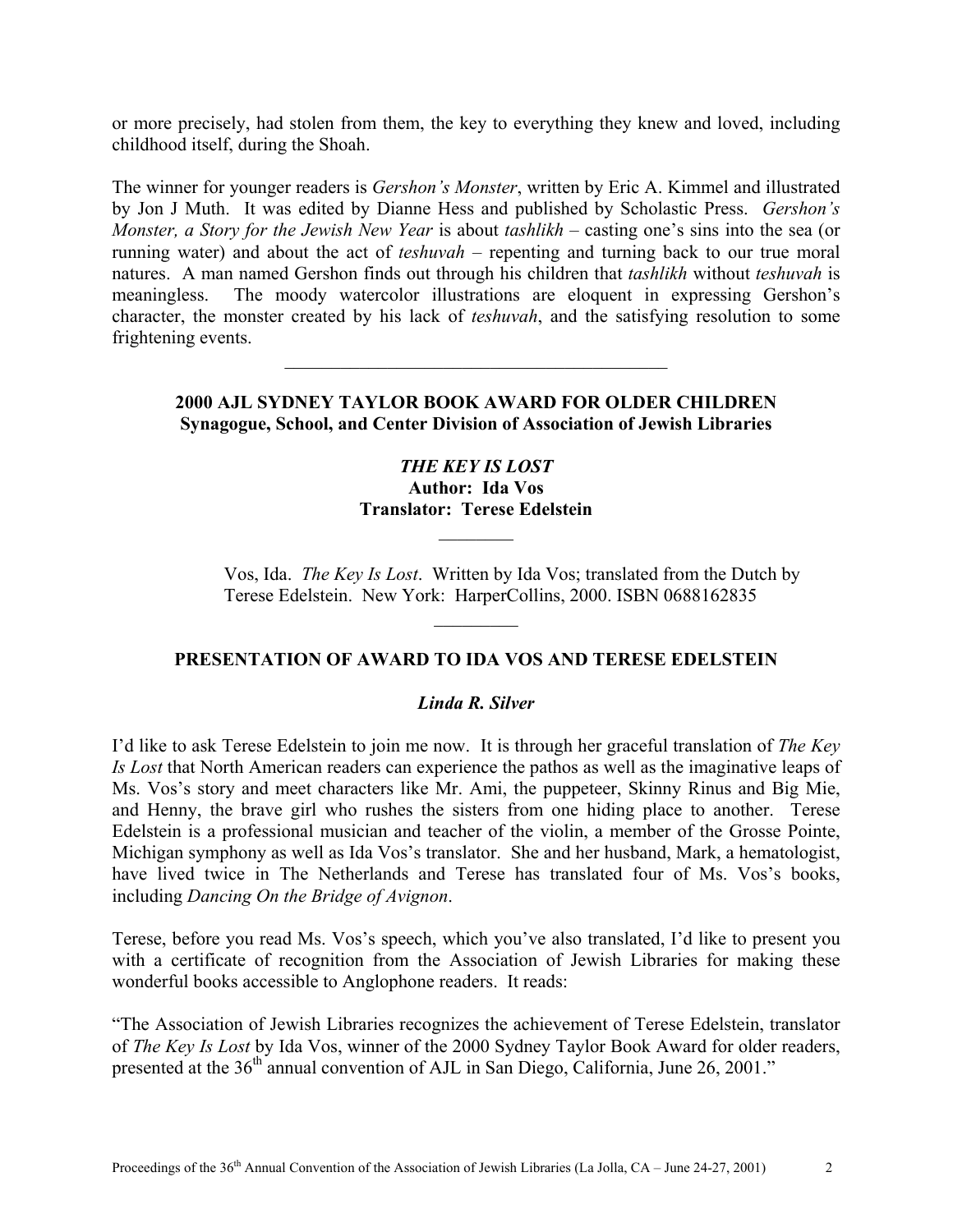Please accept it and a cash award with our gratitude.

Ida Vos was born in the Netherlands in 1931. She has written of her experiences under the Nazis: wearing a yellow star, not being allowed to swim in public pools, or go to the movies, or to travel by train, or even to go to school with Christian children. In 1943, after many of her family's acquaintances and relatives, including her grandparents, were sent to concentration camps, Ida's parents decided to go into hiding. They split up: her parents at one of many addresses, Ida and her younger sister at others. After three years of hiding, Europe was liberated and Ida was able to go back to school and then to college. In 1956, she married and subsequently had three children. She writes, "We were a happy family until 1973 when I broke down mentally. All the grief of the war came back to me…Finally, I had to be nursed in a psychiatric clinic…for war victims and people from the resistance movement…I was never fully cured but I could endure life again…However, an unbelievable thing happened during my stay at the clinic. I started to write about the war…The author Ida Vos was born…"

Terese, I will present the author Ida Vos with her certificate and cash award through you. It reads:

"The Association of Jewish Libraries proudly presents its 2000 Sydney Taylor Book Award to Ida Vos, author of the book *The Key Is Lost*, selected as the year's outstanding book of Jewish content for older readers. Awarded at the  $36<sup>th</sup>$  annual convention of AJL, San Diego, California, June 26, 2001."

Terese will read Ms. Vos's acceptance speech.

### **ACCEPTANCE SPEECH OF IDA VOS**

 $\mathcal{L}_\text{max}$ 

### *Translated and Read by Terese Edelstein*

I couldn't believe it. I listened to my voicemail, not suspecting a thing. Among the various messages such as "Mrs. Vos, your shoes are ready," and "Would you give an introduction at the presentation of a book about child abuse?" was suddenly that one message, spoken by the familiar voice of Terese Edelstein, my American translator. And what a translator! We have her to thank for enabling English-language readers to relive the experiences of children from that small country on the North Sea called Holland. "You've won the 2000 Sydney Taylor Award for *The Key Is Lost.* Nice, isn't it?" Terese cheered.

Nice…That's hardly the word. It's unbelievable. In a moment I'll explain why this message was much more important to me than you can imagine. But before I do, I want to express my deep gratitude. I'm extraordinarily happy, in the first place because it is professionals who have chosen *The Key Is Lost,* and in the second place because it is important for everyone to feel that his or her work is appreciated, whatever that work happens to be. It is also an indication that my American audience is aware of what those two little Zilverstijn girls endured. That awareness feels like a "salve for the soul," a soul that has not yet healed after all these years; it is a condition that we, the children of the Shoah, must live with.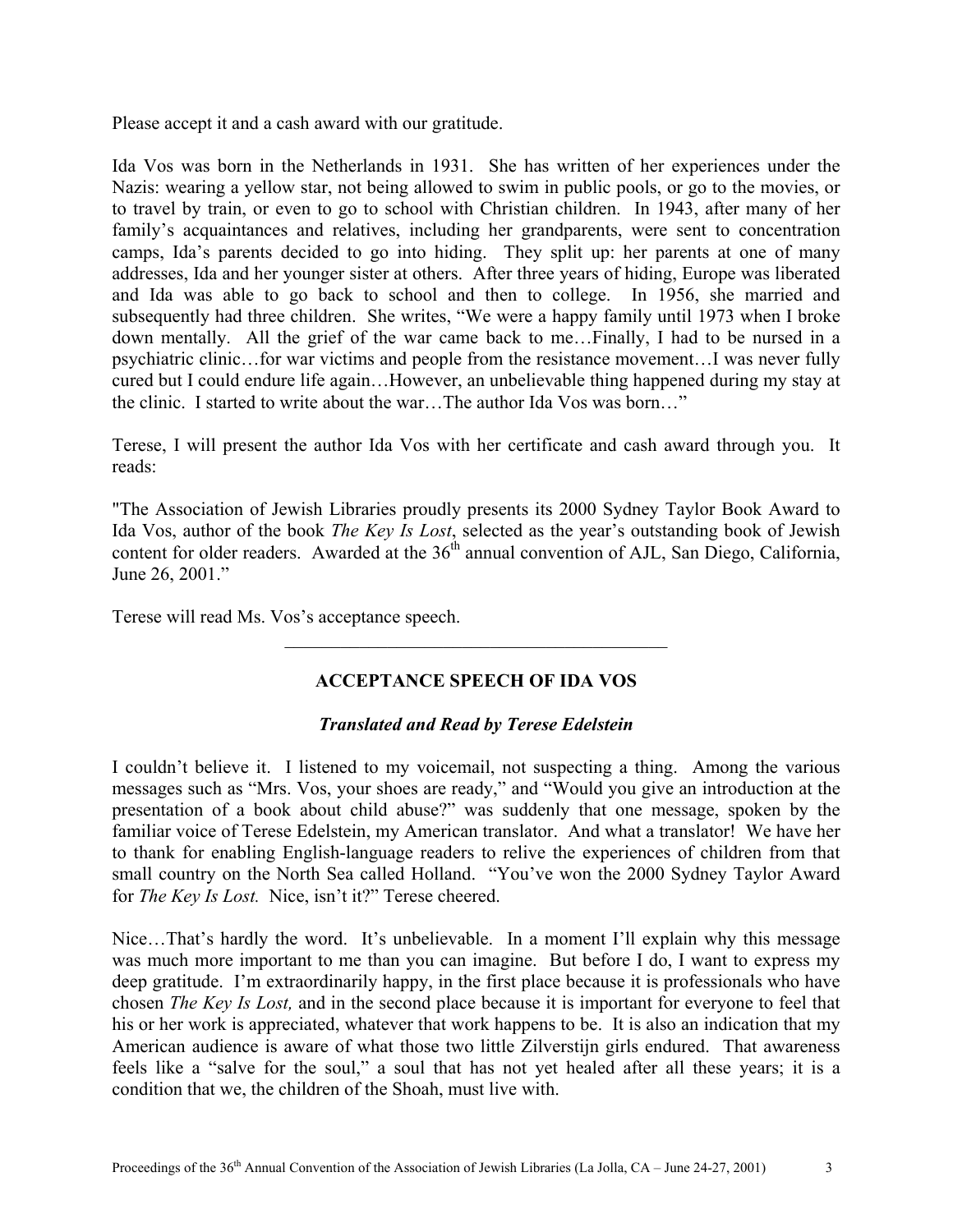I promise to tell you why the message on my voicemail was more important than you can imagine. At last, after a year of my dear husband's serious illness, a year in which all sorts of horrible messages were left on that same voicemail, at last came a voice that had something wonderful to tell me. Luckily, my husband is doing well for now, thank G-d. You do understand that because of his health problems, I couldn't come to accept the Sydney Taylor Award myself, even though I wanted to very much.

I would like to thank Linda Silver and her Committee for selecting *The Key Is Lost*. Who knows, perhaps someday my husband and I will travel together to the land where Rachel Hartog, Anna Markus, and Rosa DeJong, the characters from my earlier books, have appeared and who are now joined by Eva and Lisa Zilverstijn, the two brave girls in *The Key Is Lost*. I say two "brave" girls because I see them now with my adult eyes. I don't have to explain that Eva and Lisa represent Ida and Esther Gudema, who didn't know how brave they were during those terrible years of the Holocaust or how blessed they were with an inexhaustible imagination that sometimes lifted them out of difficulties and danger. I see that same kind of imagination in seriously ill children who can escape from their sick rooms because of that blessed ability to fantasize. I think *The Key Is Lost* sends the image to today's children that it is possible to hold your head above water during adversity by dreaming about better days. *The Key Is Lost* is a book in which the author reveals her own dreams during those years of hiding, in an almost imperceptible manner.

Ida and Esther never meet Mr. Ami, the puppeteer who stirs the girls' imagination, and, good psychologist that he is, gives them the opportunity to take revenge on the enemy. He makes a puppet for Eva and Lisa, dresses it in the hated SS uniform, and allows the children to stick sharp pins into it. I created Mr. Ami to express my deep longing for someone who truly understood me during those difficult years -- someone who could develop the creativity that was bubbling inside of me. That development came years later -- 30 years after the war to be precise.

I never had a bold little doll like Freekie, a doll that dared to blurt out all the things that Eva and Lisa were afraid to say. After all, our orders were to be good and to be quiet so that we wouldn't cause trouble for the people sheltering us. But, however misunderstood we were, I want to emphasize the fact that I admire everyone who had the courage to hide us. They risked their own lives by doing so.

We never met a couple like Skinny Rinus and Big Mie either. I am so glad that they play a part in *The Key Is Lost* because the girls most definitely needed the warmth of these dear people. The adult writer, Ida Vos, needs this warmth too and I feel blessed to be a writer who can breathe life into the kind of loving caregivers I needed so badly during my childhood. Blessed fantasy.

I would like to call your attention to the character Henny, the girl who fought against injustice. She is based upon a real mensch, named Truus Menger, who lives today in a village in North Holland. I created Henny because of my admiration for Truus. She was just 16 years old, even younger than Henny, when she joined the Resistance.

I would also like to say that children sometimes have control over their situations -- although I say "sometimes" with great emphasis. In the chapter, Heil Hitler, I describe how Eva and Lisa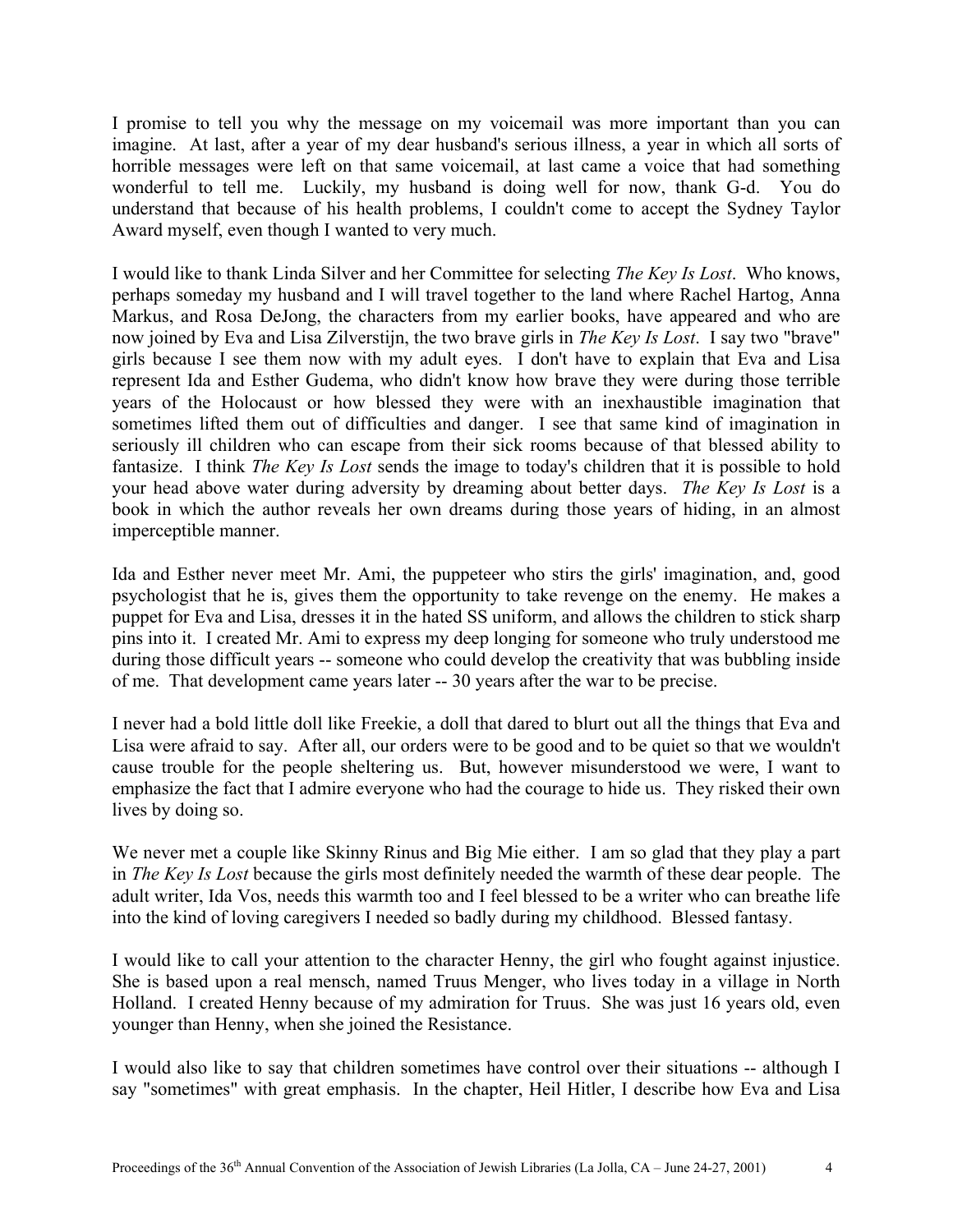saved the life of Mr. Ami, their own saviour. I want so very much to empower children a little, to allow them to take action because I know for sure that activity reduces fear.

My key is lost -- the key to the happy home of my childhood was lost in the Holocaust. There is no one who can find it for me -- or is there? *The Key Is Lost* is dedicated to Itamar Vos and Sophie Dajez, two of our five grandchildren. They belong to a new generation of free, happy people, which unfortunately I can't say is true of their own parents. Alas, my children still feel the burden of our own past -- a turbulent and painful time that was kept silent for too many years. But, my grandchildren have handed me the key to the future. My fervent wish is that they and all the children of the world will live in peace.

Thank you.

## **2000 SYDNEY TAYLOR BOOK AWARD FOR YOUNGER READERS Synagogue, School, and Center Division of the Association of Jewish Libraries**

\_\_\_\_\_\_\_\_\_\_\_\_\_\_\_\_\_\_\_\_\_\_\_\_\_\_\_\_\_\_\_\_\_\_\_\_\_\_\_\_\_

## *GERSHON'S MONSTER: A STORY FOR THE JEWISH NEW YEAR*  **ERIC R. KIMMEL and JON J MUTH**

 $\mathcal{L}_\text{max}$ 

Kimmel, Eric A. *Gershon's Monster : A Story for the Jewish New Year* ; illustrated by Jon J Muth . New York : Scholastic Press , 2000. ISBN 043910839X

# **PRESENTATION OF AWARD TO JON J MUTH, ILLUSTRATOR**

 $\mathcal{L}_\text{max}$ 

### *Linda R. Silver*

We turn to the awards for *Gershon's Monster*. The book is based on a Hasidic legend and the wonder rabbi in the story is based on Rabbi Israel ben Eliezer, the Baal Shem Tov, founder of the Hasidic movement. Never has the *Besht* had a more felicitous artist to bring his stories to life than Jon J Muth, whom I would like to invite to join me to receive his award.

Jon J Muth is a highly talented artist and graphic novelist who was born and grew up in Cincinnati, Ohio. When he was in his early twenties, he moved to New York to study with painter/illustrator, Jeffrey Jones and later to Vienna to study the artists of the Viennese Secession. He has traveled extensively to explore the ways people live and to see their art: sculpture and gardens and tea in Japan; paintings, prints and drawings in Austria and England, dancing in Argentina. Jon has written and drawn award-winning comic books, which have been published both in the United States and Canada. One, called *Imaginary Magnitude,* is based on his relationship with his son, Nikolai. Jon's guest tonight is Allen Spiegel, to whom Jon dedicated *Gershon's Monster*. Allen was the model for Gershon and if you've ever used the expression, "The character was so real it was as if he had stepped off the page" you will see the living embodiment of it in Allen/Gershon. Jon's previous book, *Come On Rain!,* written by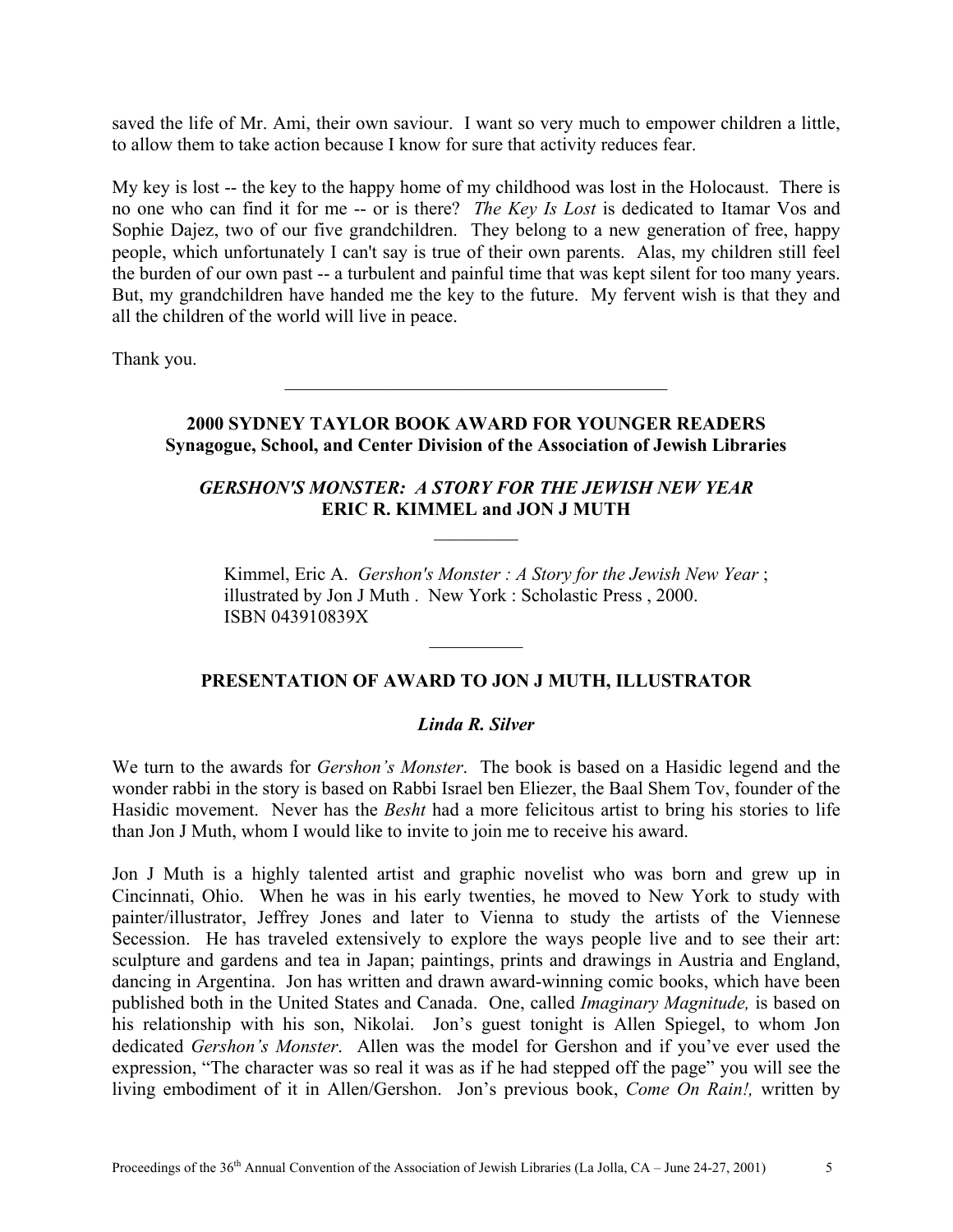Karen Hesse (also a Sydney Taylor Award winner), won a Gold Medal from the Society of Illustrators in 1999. As I was writing this introduction, based on the bio Jon had sent me plus some Internet material, several books by Jon J Muth that I'd ordered were delivered. They are amazing in their versatility – from an easy reader about Batman to a graphic novel entitled *Dracula: A Symphony in Moonlight and Nightmares,* written and illustrated by Jon after Bram Stoker's famous work. Jon's bio is too modest and my introduction has barely done justice to his artistry!

Jon, please accept this certificate and cash award with our warmest wishes. The certificate reads:

"The Association of Jewish Libraries proudly presents its 2000 Sydney Taylor Book Award to Jon J Muth, illustrator of the book *Gershon's Monster*, selected as the year's outstanding book of Jewish content for younger readers. Awarded at the 36<sup>th</sup> annual convention of AJL, San Diego, California, June 26, 2001."

# **ACCEPTANCE SPEECH**

**\_\_\_\_\_\_\_\_\_\_\_\_\_\_\_\_\_\_\_\_\_\_\_\_\_\_\_\_\_\_\_\_\_\_\_\_\_\_\_\_\_** 

### *Jon J Muth*

I'm singularly ill-suited to any job but that of an artist. That is to say, we might be in the middle of Texas and hear hoofbeats coming this way and my mind will immediately picture zebras. This propensity has invention going for it but not many practical applications…except perhaps in telling stories. And that's OK, because we re-examine and re-discover our true selves in our stories.

I want to thank our excellent editor, Dianne Hess, for not letting her job stop at putting out a good book but for getting *Gershon's Monster* under the nose of everyone she could find; our art director, David Saylor, for making the presentation so elegant and fitting; my great friend, Allen Spiegel, for modeling both as my Gershon and all of the little sins and Eric Kimmel for telling such a wonderful tale with such grace.

I live in these moments of working; these brushstrokes, these pencil marks, this color. To be allowed to create a world for you and your children is my favorite thing. And to be honored then for it by this award is all the more tremendous. I thank you.

 $\mathcal{L}_\text{max}$  , and the set of the set of the set of the set of the set of the set of the set of the set of the set of the set of the set of the set of the set of the set of the set of the set of the set of the set of the

### **PRESENTATION OF AWARD TO ERIC A. KIMMEL, AUTHOR**

### *Linda R. Silver*

The name Eric A. Kimmel will be recognized by anyone, of virtually any age, who is even mildly familiar with contemporary children's literature. He is an acclaimed and prolific author, with at least 65 published books and several more in progress. The Association of Jewish Libraries honored Dr. Kimmel with a Sydney Taylor award in 1990 for *The Chanukah Guest*, a picturebook story illustrated by Giora Carmi and, I can attest from many happy experiences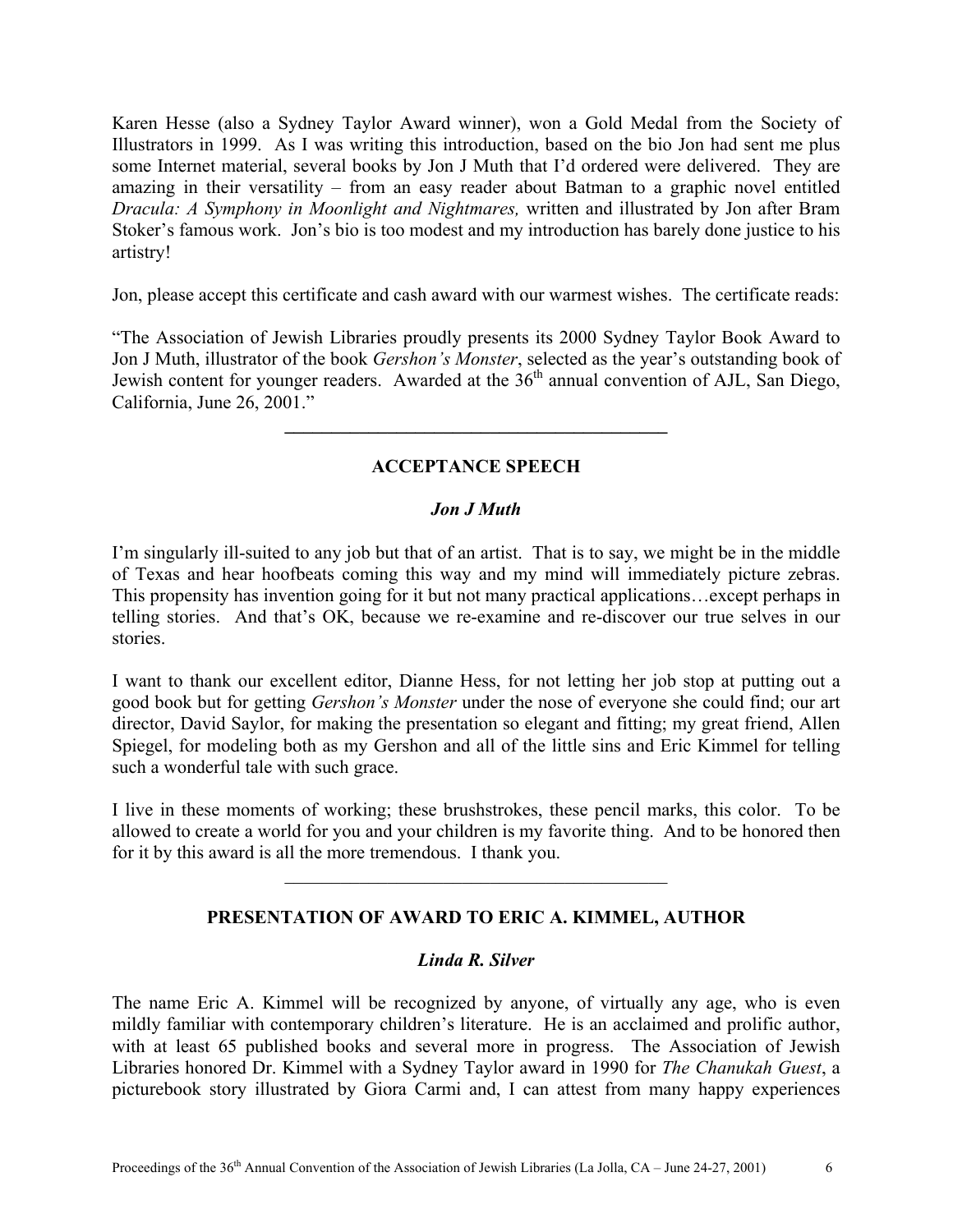reading this book to classes, one of children's absolute, all-time favorites! It is exceeded in popularity only by *Hershel and the Hanukkah Goblins*, which was both a Sydney Taylor and a Caldecott Honor Book and is certainly one of the best-loved of modern children's books. Among the books of Jewish content that Eric has written for children in addition to those I've already mentioned are: *Nicanor's Gate, Hershel of Ostropol, The Chanukkah Tree, The Spotted Pony, Asher and the Capmakers, Days of Awe, Bar Mitzvah: A Jewish Boy's Coming of Age, The Magic Dreidels, Onions and Garlic, When Mindy Saved Hanukkah, Be Not Far from Me:*  Legends from the Bible, A Hanukkah Treasury, A Cloak for the Moon, and The Jar of Fools. Through his books, the collective memory of Jewish readers is enriched by acquaintance with Hershel Ostropoyler, the Fools of Chelm, a Bialik poem, tales of Rav Nachman of Bratslav and the Baal Shem Tov.

Eric A. Kimmel was born in Brooklyn and now lives in Portland, Oregon with his wife, Doris. He is Professor Emeritus of Education at Portland State University with a fondness for horses, trains, and storytelling. He credits his career as a writer and storyteller to his grandmother, who came from the part of Poland where the Baal Shem began his work. Her version of *Gershon's Monster* was the first he heard and for that we can be very grateful.

Eric, please accept our thanks for the immeasurable gifts you have given to us and to our children and accept your award and cash gift. Your certificate reads:

"The Association of Jewish Libraries proudly presents its 2000 Sydney Taylor Book Award to Eric A. Kimmel, author of the book *Gershon's Monster,* selected as the year's outstanding book of Jewish content for younger readers. Awarded at the  $36<sup>th</sup>$  annual convention of AJL, San Diego, California, June 26, 2001."

# **ACCEPTANCE SPEECH**

**\_\_\_\_\_\_\_\_\_\_\_\_\_\_\_\_\_\_\_\_\_\_\_\_\_\_\_\_\_\_\_\_\_\_\_\_\_\_\_\_\_**

### *Eric A. Kimmel*

Thank you all very much -- this is very, very nice.

I call this little talk - Rising from the Sea.

It's an honor to be here—for the second time, no less—to receive an award named after one of the true pioneers of Jewish-American literature for children, an author whose books I grew up reading. Sydney Taylor was the first to cross-over. Her *All-of-a-Kind Family* books had as great a following in the non-Jewish community as they did in the Jewish community. She was our Laura Ingalls Wilder. Like Pa Ingalls, she blazed the trail for the rest of us to follow.

It's nice to receive awards, although in all honesty, I have a lot less to do with the success of *Gershon's Monster* than some people who aren't even here. There's Rabbi Jacob Joseph of Polonnoye, who first wrote the story down two hundred years ago. There's Meyer Levin who included it in his *Classic Hassidic Tales*, a classic of American Jewish writing and a very important book for me. I read it when I was ten, and to a large extent my fascination with Jewish folklore began with that book. There's my dear bubbe, Clara Kerker, who had her own version of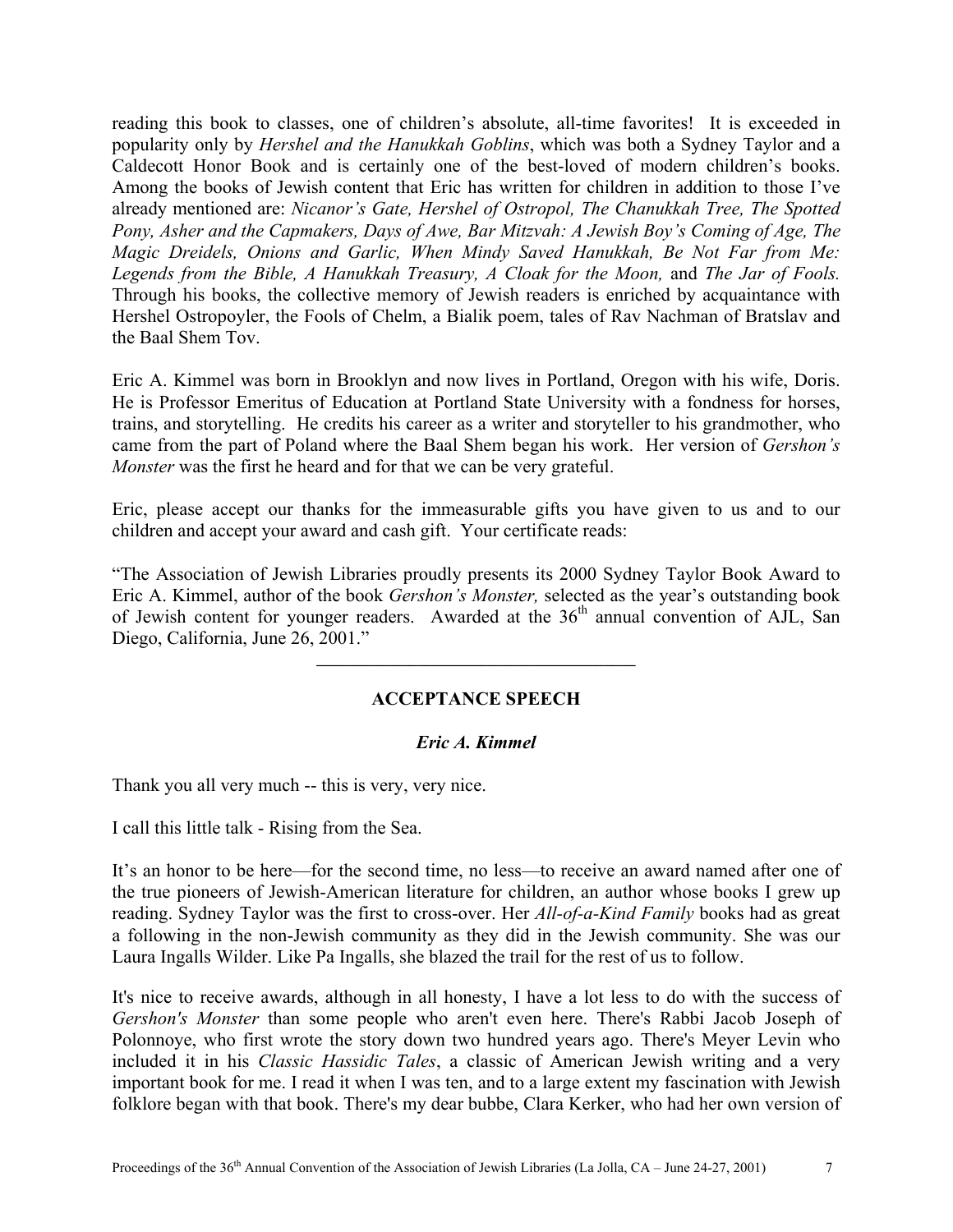the story, including the ending I used, but with one difference. The way my grandma told the tale the monster eats Gershon and his children and let that be a lesson to me to say my *bruchas* properly when I wash my hands! The lessons sunk in. I had visions of monsters coming out of the sink.

There's also my editor Dianne Hess of Scholastic Books, who believed in this story even more than I did. And there's Jon J Muth whose superb watercolors turned a quirky tale into a memorable picture book—illustrations that I had no right to expect and which turned out to be more than I ever hoped for. Truly amazing, magnificent work.

Finally, and most important, there's my wife Doris, who puts up with the rages, the crazed cackling, the loony theories, and the general *meshugas* that comes percolating out of my basement office.

On the other hand, if someone's handing me an award, I'll gladly accept it, because as my Dad used to say about prizes, "You might as well take it because if you turn it down they'll only give it to someone else who will probably deserve it even less than you do." Dad was a wise man.

An interviewer once asked I.B. Singer why he wrote about ghosts and demons. He answered, "Because I believe in them. When he interviewer then asked him why he wrote for children, he replied, "Because they believe in them, too."

There is nothing fantastic or imaginary about *Gershon's Monster* as far as children are concerned. There wasn't anything about that story that I didn't believe in when I first heard it. The possibility of your sins coming back as a gigantic creature rising out the sea like Godzilla was absolutely real; the stuff of nightmares.

Just last week at an autographing at American Library Association Conference in San Francisco, a very kind grandma told me that her five year old was frightened by the book. My first impulse was to reply with a smart aleck line I could have lifted from Henny Youngman. "So don't read it to a five year old!"

However, the more I thought about it, the more her comment made me realize how much the world has changed. My Bubbe told me this story when I was five. When I cried and said that I was scared of the monster in this story and all the other stories she told me, she would say, "So what did you do that you shouldn't have done? If you don't commit sins, you won't have to worry. God will protect you." But what if you weren't as good as you pretended to be. You knew what you had done, and God did, too. What if God turned his back and let the monsters have you? Gevalt!

Nowadays we call this psychological child abuse. To Bubbe, it was a basic parenting technique from the *alte heym*, handed down from parents to children for generations. Terror as behavior modification. Believe me it works, because whenever we vacation on the Oregon coast, I sometimes have flashes of that black monster rising out of the Pacific and pointing its claw at me.

Stories have immense power. In the case of children they change lives.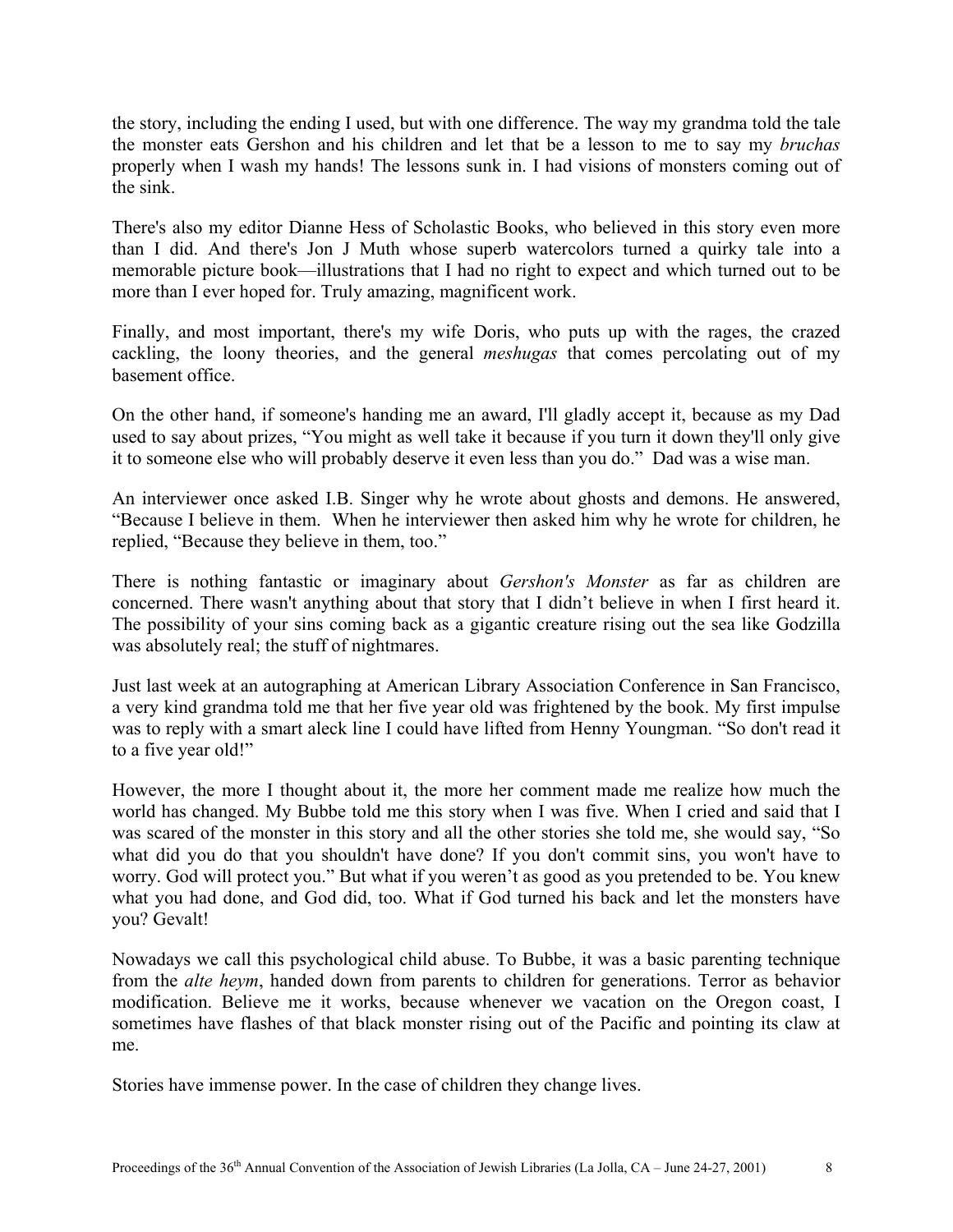Several years ago, I did a program at the Jewish Community Center in Houston. A gentleman came up to me and said, "Mr. Kimmel, you don't remember me but I remember you very well. My name is Henry Blume."

That name set off a spark in my memory. Henry Blume! Of course I remembered him, although I never would have recognized him as an adult. He was an amazingly bright fifth grader in a Sunday School class that I taught when I was a graduate student at the University of Illinois. Henry grew up. Now he was a lawyer and president of his synagogue. There wasn't much time to do more than give him a hug and exchange cards, promising to keep in touch.

We finally got together a few years later when I was back in Houston. I had dinner with Henry and met his family. He said to me, "I only knew you for a year but you changed my life. You were one of the greatest teachers I ever had." I asked Henry what I did that was so wonderful it would cause him to remember me all these years. He answered, "You told us stories."

I did. I had to. These were super bright Jewish kids—very, verbal and very active—and the curriculum was horrible. If I was going to keep their attention, I had to come up with something interesting.

So I turned to folktales—*Midrashim*—which never fail. It wasn't easy at first. These were professors' kids. They had all acquired a superficial skepticism. When I tried to talk about David and Goliath, they said Goliath wasn't a real giant, only a big man.

"Oh no, kids, you're wrong," I said. I then went on to tell them about Goliath and how the American Bank Tower, the biggest building in town, only came up to his knees. I laid it on thick. By the time David rolled Goliath's head at the Philistines like a bowling ball, those kids were all mine. They remained mine for the rest of the year.

I asked Henry what he remembered best from our class and he replied, "You taught us about heaven." And then, almost thirty years later, he described for me what I told the class on this Sunday morning about God's throne, the seven heavens, the different archangels and what they looked like. I had to laugh. "Oh, Henry, it was basic Kaballah, with some Assyrian wall carvings thrown in. To tell the truth, I made up a lot of it as I went along."

Henry answered, "I realized that later after I grew up, but by then it didn't matter. When you told us these stories, I was ten years old. I'd never heard any of this before and I wasn't going to; not at a classic Reform synagogue. It just blew my brain apart. Then you handed out paper and asked us to pick our favorite part of heaven, and draw it. I drew God's throne. Can you imagine that? Asking a ten year old to think about what God's throne looks like, and then draw it. Incredible! It never happened to me before and it never happened to me again. I never forgot it."

So that's where it all began for Henry Blume, who hated Hebrew School up to that point.

When you love listening to *Midrashim*, you want to find more *Midrashim*. So you go to the library. This naturally leads to Torah and *Tanach*, where the stories come from. Then you want to understand them better by reading them in the original language, which brings you to Hebrew.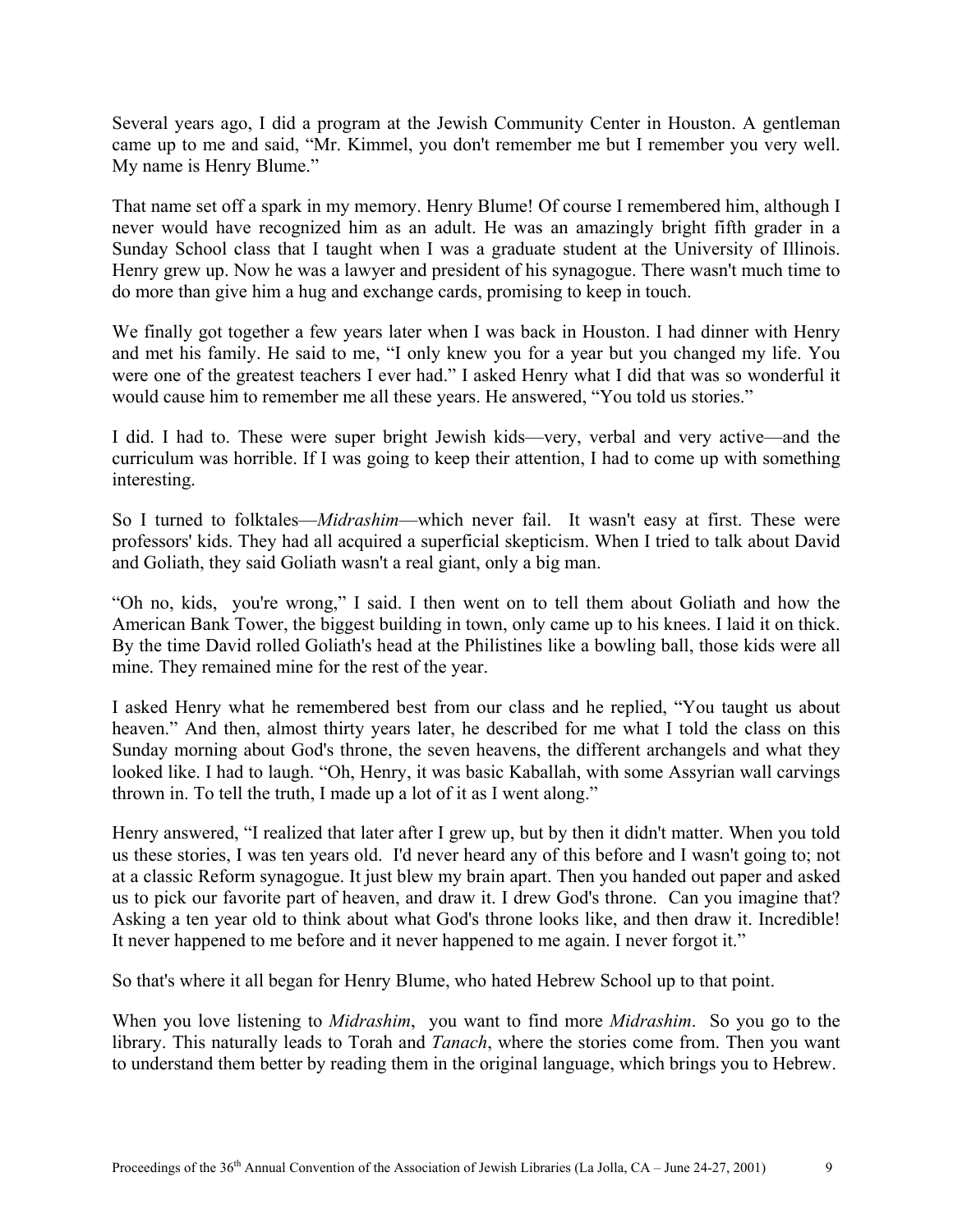Then you want to see the places where these stories took place, so naturally you go to Israel, where Henry told me several of the kids in that class are to this day. It all begins with a couple of stories told on a Sunday morning in a Midwestern town in 1971.

So never underestimate the power of stories, especially in the minds of children. They create worlds of wonder, they change lives, they unlock secret hidden doors. And that's why I write stories, especially creepy ones like the ones I got from my Bubbe. Because everything from the Bubbe, including the *potches*, was given with love and came with a gift. The gift that came with these absolutely terrifying tales of monsters, ghosts, demons. and dark creatures lurking in the Galician forest was the unimaginably rich lore of Jewish traditions, going back to the first *Midrashim*. It's a vein of pure gold that never runs out.

For the more we mine it, the richer it becomes because as we dig, we become part of it ourselves. A part of that we pass on to our children who come after us as it was passed on to us by the giants who went before: Sydney Taylor, Deborah Peissin, Sadie Rose Weilerstein, I.L. Peretz, Hayyim Nachman Bialik, Shalom Aleichem, the Shivhei HaBesht, the Ayn Ya'acov— all the way back to the source; the fire, the smoke, and the flashes of lightning at the top of Mt. Sinai.

#### *Linda R. Silver:*

I close by again offering congratulations to our winners, Ida Vos and her English "voice," Terese Edelstein, to Jon J Muth and to Eric A. Kimmel. May you all go from strength to strength! And may all of us go forth to champion Jewish children's books!

 $\mathcal{L}_\text{max}$  , and the set of the set of the set of the set of the set of the set of the set of the set of the set of the set of the set of the set of the set of the set of the set of the set of the set of the set of the

 $\frac{1}{2}$ 

### *Sydney Taylor Book Award Committee of AJL's SSC Division:*

#### *Committee Chair:*

**Linda Silver** -- Librarian of the Jewish Education Center of Cleveland and Chair of the Sydney Taylor Book Award Committee. She is co-editor of the AJL Newsletter's new children's book review section. She is also editor of a new AJL publication, *Creating a Judaic Children's Collection: A Basic List of Books and Videos*.

### *Committee Members:*

**• Kathleen Clotfelter --** Part of the Media/Library department at Donna Klein Jewish Academy; previously librarian at Hillel Community Day School in North Miami Beach.

**• Etta D. Gold** -- Head Librarian at Temple Beth Am Library in Miami; previously, she was Manager of the Children's Department at the Coral Gables Branch of the Miami-Dade Public Library System. She has earned an MLS and an RJE; and worked in Jewish education.

**• Fred Isaac** -- Librarian at Temple Sinai in Oakland California and a Judaica Library consultant and writer in the San Francisco Bay Area. He has also presented papers and published in the field of detective fiction and is a long-time member of the Popular Culture Association.

• **Naomi Morse** -- Head Librarian at the Charles E. Smith Jewish Day School in Rockville, Maryland. Her interests are art, poetry, children's literature and the literature and art of the Holocaust.